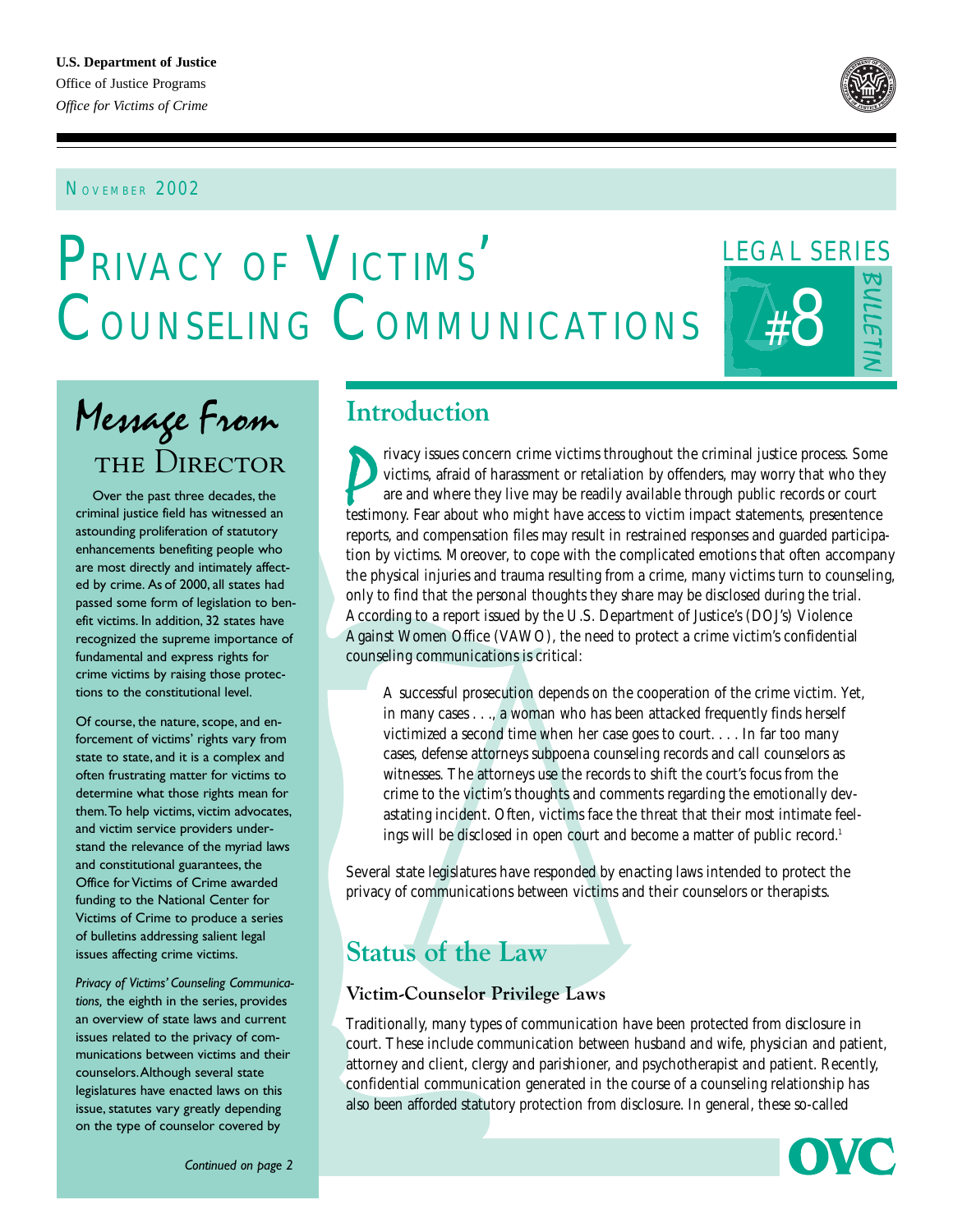

#### *Continued from page 1*

the privilege and the extent of the protection afforded crime victims.This bulletin and the others in the Legal Series highlight various circumstances in which relevant laws are applied, emphasizing their successful implementation.

We hope that victims, victim advocates, victim service providers, criminal justice professionals, and policymakers in states across the Nation will find the bulletins in this series helpful in making sense of the criminal justice process and in identifying areas in which rights could be strengthened or more clearly defined.We encourage you to use these bulletins not simply as informational resources but as tools to support victims in their involvement with the criminal justice system.

John W. Gillis Director

victim-counselor privilege laws enable counselors to maintain the confidentiality of information revealed to them, even if they are called to testify as a witness in a trial or another proceeding. As proposed model legislation drafted by DOJ provides, "A victim has a privilege to refuse to disclose and to prevent any other person from disclosing confidential communications between a victim and a victim counselor, in any criminal, civil, legislative, administrative, or other proceeding. Confidential communications may be disclosed by a person other than the victim only with the prior written consent of the victim."<sup>2</sup>

In addition to preventing counselors from testifying or being compelled to testify in court, many privilege laws directly extend protection to a counselor's written records, such as reports, memoranda, and working papers produced during the course of the counseling.3 DOJ's proposed model legislation defines "confidential communications" as

[a]ny information, whether written or spoken, which is transmitted between a victim . . . and a victim counselor in the course of the counseling relationship and in private, or in the presence of a third party who is present to facilitate communication or further the counseling process.4

Even in the absence of specific statutory language, courts have interpreted the privilege to apply to records and materials developed throughout a counseling relationship. As the Pennsylvania Supreme Court reasoned, "the statutory privilege considered here must extend to the subpoena of records and other documents

developed throughout the counseling relationship, any other interpretation of the statute would render the entire privilege meaningless. . . . Insulating the counselor from giving testimony would be inconsequential, as most information the counselor might give would be available in the records themselves."5

#### **Specific Victim-Counselor Privilege Laws**

Although every state affords testimonial privilege to psychotherapists and their patients, many victims receive counseling from service providers who, though publicly funded and more affordable, do not have the same credentials or professional license as psychotherapists and often are not provided a communications privilege. This is a significant distinction for many victims. For example, domestic violence victims are more likely to seek counseling from public resources because they are often denied access to financial resources by their abusers. One study showed that 27 percent of battered women had no access to cash, 34 percent had no access to a checking account, and 51 percent had no access to credit cards.<sup>6</sup> Many victim advocates and victim service providers argue that victims who receive counseling from rape crisis centers or domestic violence shelters should not be denied the privilege while victims who are able to pay for counseling from psychotherapists in private practice receive the privilege. Otherwise, the privilege is conditioned solely on the victim's ability to pay, and the victim's economic status becomes the basis for denying the privilege. Applicable case law has supported this premise when extending testimonial privilege to social workers and other counselors, providing that "[d]rawing a distinction between the counseling provided by costly psychotherapists and the counseling provided by more readily accessible social workers serves no discernible public purpose."7

Because of the sensitive nature of sexual assault crimes and the need to protect domestic violence victims from future harm, most of the legislation extending testimonial privileges to counselors has been limited to these two victim populations. More than half of the states have passed laws extending privilege to sexual assault/rape crisis and domestic violence counselors.<sup>8</sup> A few states' privilege laws apply to victim counselors in general.<sup>9</sup> In most states, counselors must complete a specified number of training hours to qualify for the privilege.<sup>10</sup>

#### **Types of Victim-Counselor Privilege Laws**

Victim-counselor privilege laws generally fall into one of three categories: absolute, semiabsolute, and qualified.11 These classifications apply to the victim-counselor privilege laws in effect today.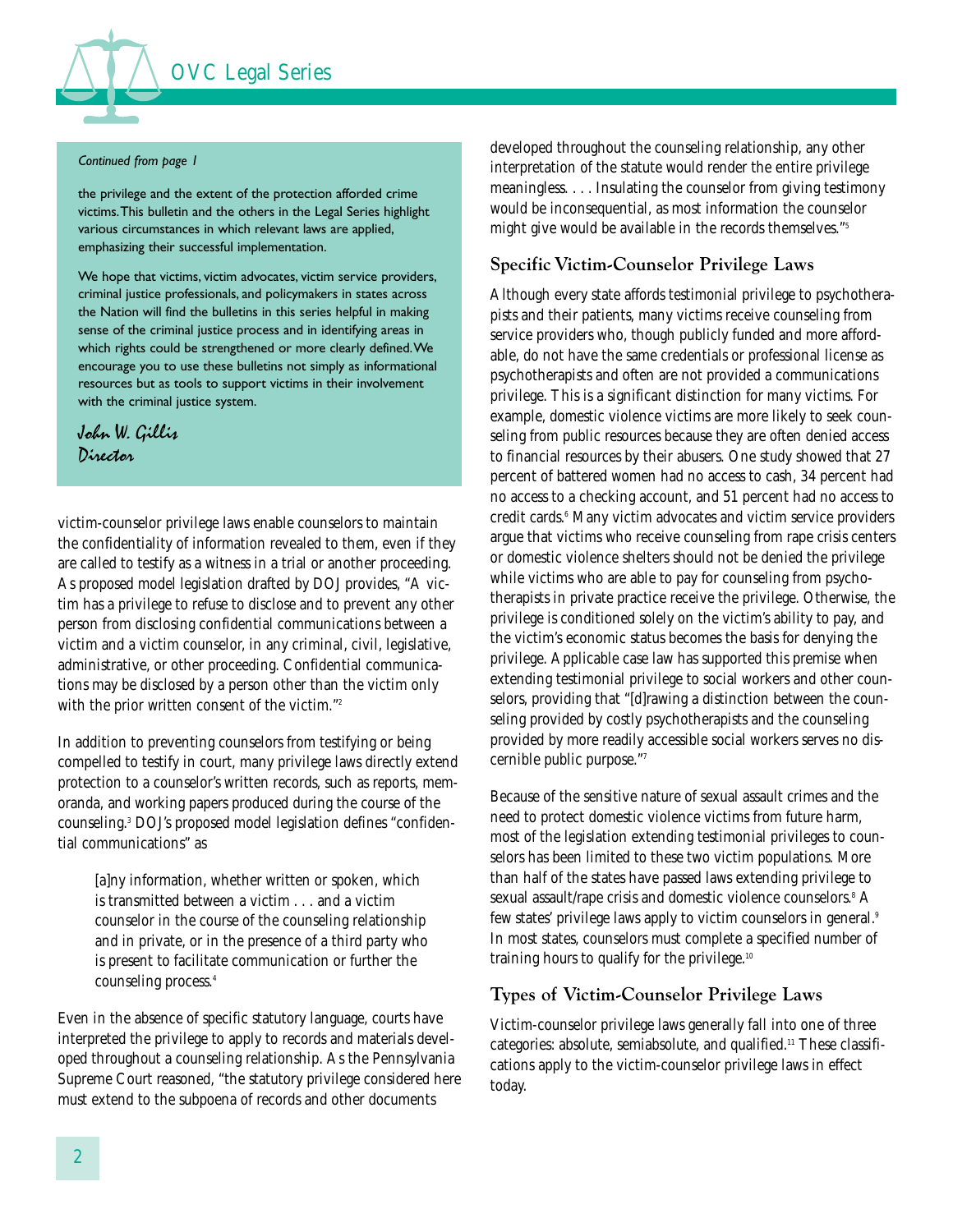Some states, like Florida and Pennsylvania, have enacted statutes that provide an absolute privilege prohibiting disclosure of confidential counseling records and communications under any circumstances without the victim's consent.12 Absolute privilege laws provide the broadest privacy security, protecting virtually all communications between a victim and counselor.

Other states, including Alaska, Hawaii, and New Jersey, specify exceptions to the victim-counselor privilege within their respective statutes.<sup>13</sup> These states set forth a semiabsolute privilege and authorize disclosure in limited situations when disclosure of information is in the public interest. The most common exceptions involve reporting of abuse or neglect of a child or vulnerable adult, perjured testimony, evidence of the victim's intent to commit a crime, or malpractice proceedings against the counselor. Although these laws do not provide the unlimited confidentiality of absolute privilege laws, they do provide complete protection from disclosure except under narrowly defined circumstances.

The remaining states, such as Arizona, California, and New Hampshire, have a qualified privilege that authorizes disclosure if a court finds it appropriate given the facts of the case.<sup>14</sup> In making that determination, a court must use a balancing test, weighing the value of the evidence to the defendant against the victim's need to keep the communication confidential. The defendant is required to establish that the information sought for disclosure is at least minimally relevant or material to his or her defense. Often, the court will conduct an *in camera* (in chambers) review of the evidence before making a decision. As a result, the confidentiality of counseling communications is decided on a case-by-case basis, and both parties are given the opportunity to make their arguments for or against disclosure.

#### **Court Role in Defining Victim-Counselor Privilege Laws**

The courts have played a significant role in further defining the limits of victim-counselor privilege laws. An example is the development of Pennsylvania's absolute privilege law.

In January 1981, the Pennsylvania Supreme Court issued an opinion on whether a court presiding over a rape trial could authorize the defendant's attorney to inspect the files of Pittsburgh Action Against Rape (PAAR), a rape crisis center.<sup>15</sup> The files contained copies of communications between the rape victim and center personnel. At that time, no statutory privilege existed to protect communications between rape crisis center personnel and sexual assault victims from disclosure. The trial court had issued an order permitting the defendant's counsel to inspect the

portion of PAAR's files containing a statement made by the victim on the night of the alleged rape. PAAR's director refused to comply with the court's order and was subsequently held in contempt. The director appealed, asking the court to create an absolute privilege to protect the confidentiality of the victim's counseling records. The appellate court responded, stating, "Although we recognize the important societal interest in promoting such communications, we also recognize the compelling societal interest in the truth-seeking function of our system of criminal justice."16 The appellate court upheld the trial court's ruling allowing the defense counsel to inspect the files; however, it limited the inspection to the victim's statements about the offense.

In a passionate multiple-page dissent, Justice Rolf Larson stated, "I am convinced that an absolute privilege should exist for confidential communications made in the rape victim/rape crisis counselor relationship. . . . Since my position is, alas, only a dissent, I appeal to our legislature to take cognizance of the rape victim's plight and to act promptly and compassionately in legislatively enacting a rape victim/rape crisis counselor testimonial privilege."17

In response to the PAAR case, the Pennsylvania legislature created an absolute privilege law18 in December 1981. In 1992, the Pennsylvania Supreme Court upheld the scope and constitutionality of the statute, specifically noting that the intent of the legislature was to override the decision of the court in the PAAR  $case<sup>19</sup>$ 

Privilege laws in other states have not fared as well. Although state courts have generally upheld absolute sexual assault victimcounselor privileges in the face of defendant claims of constitutional entitlement,<sup>20</sup> courts in a few states, such as Connecticut and Massachusetts, have limited the absolute privilege established by statute.<sup>21</sup> Massachusetts courts have been especially influential in molding the scope of the state's counselor privilege. After the legislature passed a law intended to establish an absolute privilege, the Massachusetts Supreme Judicial Court determined that, under certain circumstances, a defendant must have access to privileged materials to have a fair trial. The court qualified the privilege by establishing a five-step procedure for judges to follow when weighing a sexual assault victim's statutorily protected privacy interest against the defendant's constitutional rights.22 This balancing test was later modified to increase the standard of need that a defendant must satisfy before being granted access to a victim's privileged counseling records.<sup>23</sup> In July 1997, the Massachusetts Supreme Judicial Court acknowledged for the first time that crime victims may have a constitutional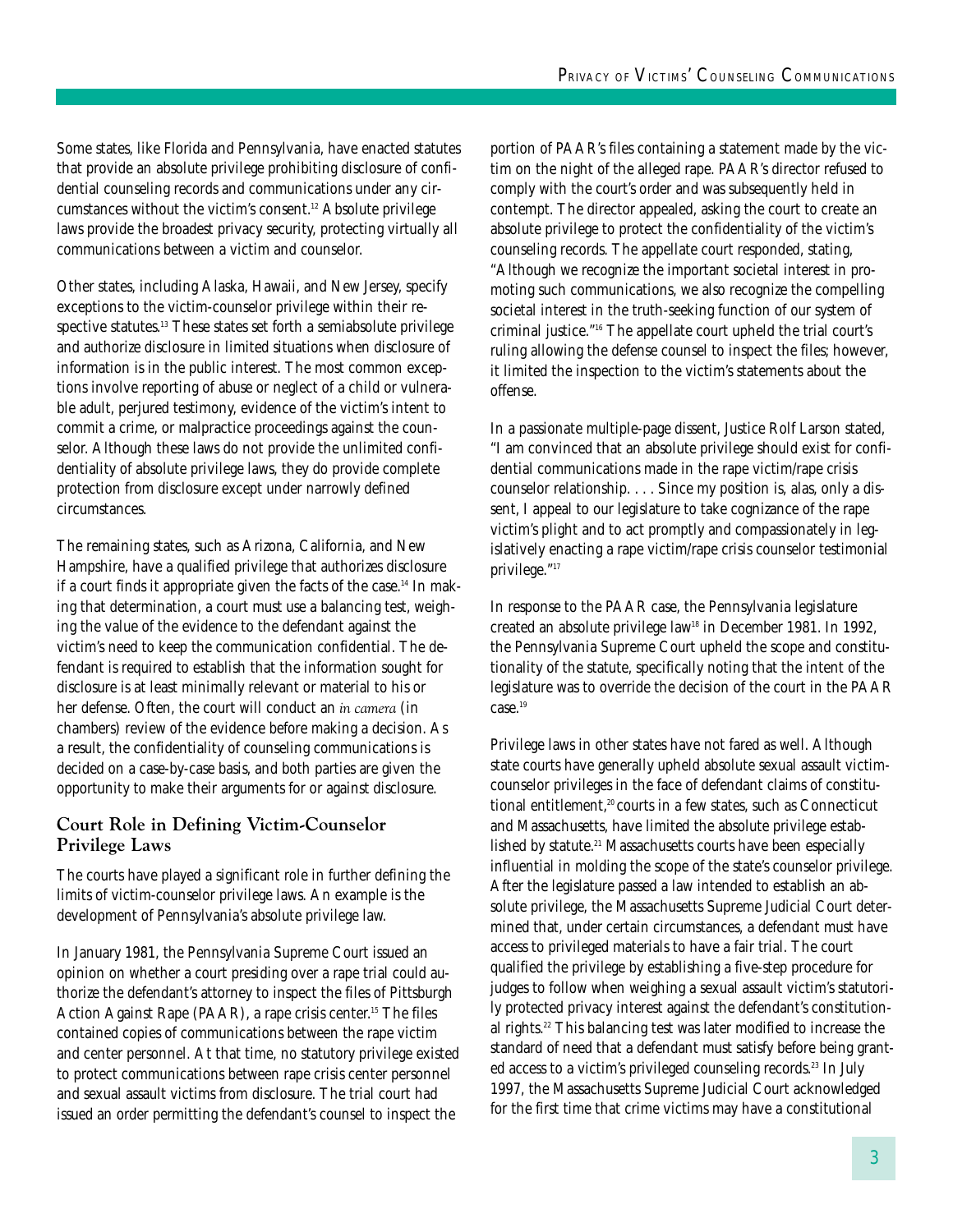right to protect the confidentiality of their counseling records, thereby opening the door to broaden the privilege's scope.<sup>24</sup> The Massachusetts courts continue to wrestle with the counselor privilege issue.<sup>25</sup>

OVC Legal Series

Just as some absolute privilege laws have been judicially limited, courts in a few states also have modified semiabsolute privilege laws.26 For example, the Michigan Supreme Court modified that state's privilege law, holding that, "in an appropriate case there should be available the option of an *in camera* inspection by the trial judge of the privileged record on a showing . . . that there is a reasonable probability that the records are likely to contain material information necessary to the defense."27 In contrast, because a qualified privilege grants both the defendant and the prosecution the opportunity to demonstrate whether disclosure is appropriate, these laws typically are not challenged as unconstitutional.

#### **Rationale for the Privilege**

Both courts and legislatures have acknowledged the importance of confidentiality in promoting an effective counseling relationship. The U.S. Supreme Court observed that

effective psychotherapy . . . [d]epends upon an atmosphere of confidence and trust in which the patient is willing to make a frank and complete disclosure of facts, emotions, memories, and fears. Because of the sensitive nature of the problems for which individuals consult psychotherapists, disclosure of confidential communications made during counseling sessions may cause embarrassment or disgrace. For this reason, the mere possibility of disclosure may impede development of the confidential relationship necessary for successful treatment.<sup>28</sup>

Likewise, the Illinois Supreme Court noted that "if a rape crisis counselor could not guarantee confidentiality to a victim, the effectiveness of rape crisis centers would be undermined."29

New Jersey's semiabsolute victim privilege law specifies the legislature's intent in enacting a law that states, "Counseling of violence and victims is most successful when the victims are assured their thoughts and feelings will remain confidential and will not be disclosed without their permission; . . . . Confidentiality should be accorded all victims of violence who require counseling whether or not they are able to afford the services of private psychiatrists or psychologists."30 DOJ's proposed model legislation contains a findings and purposes section that outlines the need to protect victims' confidential communications with their counselors:

This Act recognizes the important role of counseling in the ability of victims to recover from the trauma of the crime and in the achievement of legal safeguards and of the social and economic assistance essential to achieve protection from further criminal assault. . . . Without assurances that communications made during the counseling relationship will be confidential and protected from disclosure, victims will be even more reluctant to seek counseling or to confide openly to their counselors and to explore legal and social remedies fully.<sup>31</sup>

Most therapists are ethically required to inform their clients of any limitations on confidentiality at the beginning of a counseling relationship. Both the American Psychological Association and the American Counseling Association require their members to explain to clients any limitations and to identify foreseeable situations in which confidential communications might be subject to disclosure.<sup>32</sup> The level of confidentiality assurance that a counselor can provide for a victim depends on whether the applicable privilege is absolute, semiabsolute, or qualified.

A major benefit provided by laws guaranteeing absolute testimonial privilege is that counselors can provide upfront assurance for their clients that anything they discuss will be kept confidential. Such assurances can help victims feel secure enough to discuss their fears, thoughts, and feelings about the crime committed against them.

Although semiabsolute privilege laws are more limited than absolute privilege laws, counselors can still inform victims unequivocally that the confidentiality of their communications can be maintained in all but a few situations described within the statute. Because the limitations are clearly contained in the statutory language, victims can be given adequate notice of the type of circumstances that can trigger disclosure, enabling them to make informed choices concerning the information they share.

In states with qualified privilege laws, however, counselors cannot assure victims that their communications will remain confidential. Because courts determine whether there are grounds for disclosure in each case, counselors and their victims can never be sure when the defense's request for counseling records will be granted.

The likelihood that victims will forego the counseling they need may increase with their uncertainty about whether their communications will be kept confidential. In December 1995, VAWO issued a *Report to Congress* that presents agency findings on victim-counselor confidentiality and model legislation (segments of the model legislation have been quoted in this bulletin). The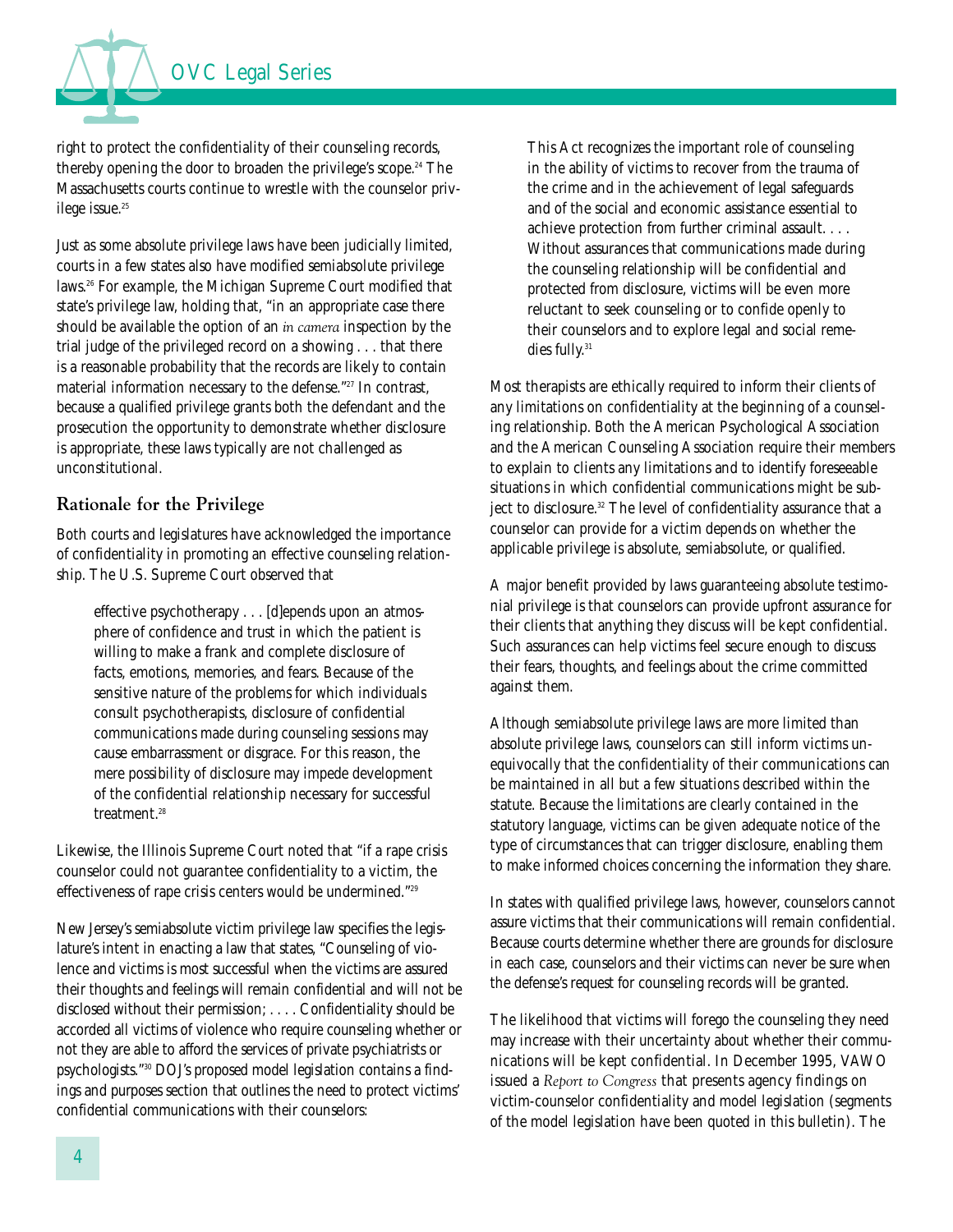report notes that in "Massachusetts and Pennsylvania, following judicial decisions which refused to recognize a rape victimcounselor privilege, there were alleged decreases in the number of victims who sought counseling, increases in the proportion of phone calls from victims in which the victims would not disclose their identities, increased requests from victims to have their files destroyed, or a decreased likelihood that victims who received counseling would thereafter pursue prosecution of the offender."33

### **Current Issues**

OJ recommended that its 1995 report on victim-counselor confidentiality and proposed model legislation be disseminated to governors, attorneys general, and legislators in states that do not have privilege laws for sexual a confidentiality and proposed model legislation be disseminated to governors, attorneys general, and legislators in mestic violence victims and their counselors.34 In addition, states already providing protection were encouraged to examine how the privilege works in practice, review court decisions, and consider amendments to provide the maximum confidentiality protection possible. To date, relatively little legislative activity has addressed victim-counselor confidentiality issues. Only a few states with existing privilege laws amended those laws, and Montana passed a victim-counselor privilege law for the first time in 1997.<sup>35</sup>

Anecdotal reports from victim advocates and victim service providers in the field indicate that unwanted disclosure of counseling records has generally been avoided by informal (i.e., other than legislative) means.<sup>36</sup> Victim service providers who counsel victims have adjusted their policies and procedures to conform with the confidentiality limitations in their states. For example, they take fewer notes to avoid having records subpoenaed.

One issue that has yet to be adequately addressed in several states is the need to extend the available privilege to include interpreters who sit in on counseling sessions. A few states, like Georgia and Colorado, have resolved this issue legislatively. Under Georgia law, "[w]henever a hearing impaired person communicates with any other person through the use of an interpreter and under circumstances which make such communications privileged, the presence of the interpreter shall not vitiate such privilege and the interpreter shall not be required to disclose the contents of such communication."37 In Colorado, "[i]f a qualified interpreter is called upon to interpret privileged communications, the interpreter shall not testify without the written consent of the person who holds the privilege."38

To protect the confidentiality of counseling communications, some prosecutors employ a "don't ask/don't tell" policy.<sup>39</sup> Even in Pennsylvania, which offers a statutory absolute privilege, the courts have held that the voluntary release of counseling records by a victim to the prosecution constitutes a waiver of the privilege.40 The following proposed model language outlines circumstances under which a victim waives the privilege:

A victim does not waive the protections afforded by this Act by testifying in court or other proceeding. However, if the victim intentionally partially discloses the contents of a confidential communication in the course of testifying, then either party may request the court or hearing officer to rule that justice requires that the protections . . . be waived to the extent they apply to that portion of the communication.<sup>41</sup>

The threat of disclosure may be especially problematic for victims when they obtain services from advocates and service providers within the criminal justice system, who are precluded from coverage under counselor privilege laws because of their connection with the government. Ordinarily, a defendant's access to confidential information is limited to information that has been obtained by prosecutors and other government employees. Some experts recommend that prosecutors be discouraged from inquiring whether a victim has undergone counseling so as not to have counseling records in their custody, potentially making the records subject to disclosure requests by defense attorneys. A more realistic solution might be to encourage prosecutors to seek a protective order to ensure that any counseling records of which they become aware will not be subject to disclosure.

#### **Future of Victim-Counselor Privilege**

Although little recent legislative activity has related to victimcounselor privilege, the U.S. Supreme Court reviewed the issue in 1996. In the case of *Jaffee* v. *Redmond*, <sup>42</sup> the Supreme Court recognized a psychotherapist privilege for the first time. Although no federal psychotherapist-patient privilege law was in effect, the Court was able to establish the privilege pursuant to Rule 501 of the Federal Rules of Evidence, which "authorizes federal courts to define new privileges . . . by interpreting common law principles in the light of reason and experience."43 In the course of its opinion, the Court found the four elements traditionally viewed as necessary to establish a privilege to apply to the psychotherapistpatient privilege. Those elements, as formulated by Dean Wigmore, are 1) communication must originate in a confidence that it will not be disclosed; 2) the element of confidentiality must be essential to the full and satisfactory maintenance of the relationship between the parties; 3) the relationship must be one that the community believes ought to be fostered; and 4) the injury that would inure to the relationship by the disclosure of the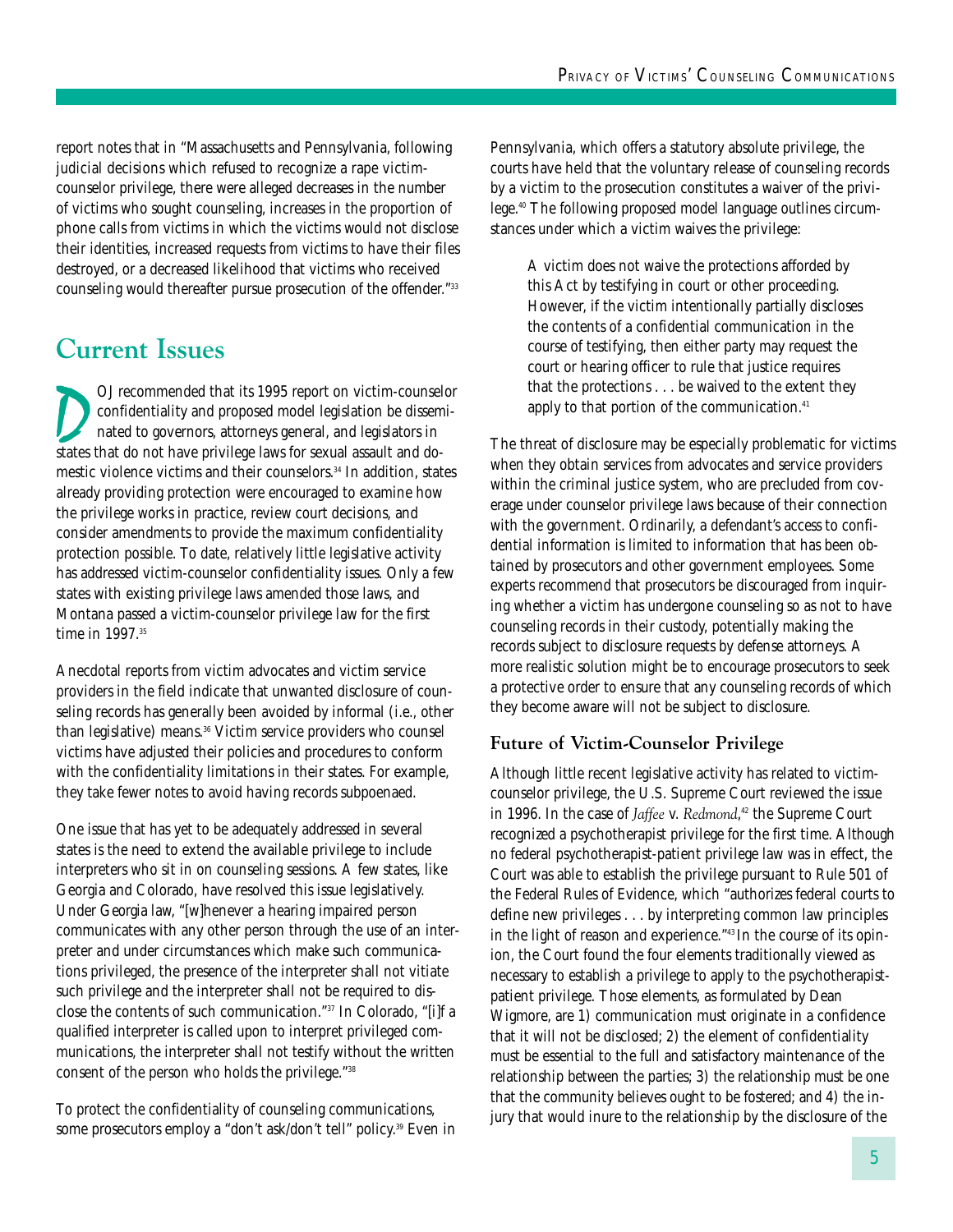communications must be greater than the benefit that would be gained thereby for the correct disposal of the litigation.<sup>44</sup>

OVC Legal Series

More significantly, the Court extended the privilege to a clinical social worker, finding that "the reasons for recognizing a privilege for treatment by psychiatrists and psychologists apply with equal force to treatment by a clinical social worker. . . . Their clients often include the poor and those of modest means who could not afford the assistance of a psychiatrist or psychologist . . . but whose counseling sessions serve the same public goals."<sup>45</sup>

This ruling is extremely encouraging for the future of victimcounselor privilege. Already, the U.S. Supreme Court has found Rule 501 to be, by its own language, open-ended. The Court observed that the rule "did not freeze the law governing the privileges of witnesses in federal trials at a particular point in our history, but rather directed federal courts to 'continue the evolutionary development of testimonial privileges.' "46 So far, the Court's rulings support the recognition of an absolute rather than a qualified privilege. Although the Supreme Court has not ruled directly on any qualified privilege laws, its rejection of the balancing component of such laws indicates that they are likely to be struck down if presented to the Court for review. As the Court stated in *Jaffee*,

Making the promise of confidentiality contingent upon a trial judge's later evaluation of the relative importance of the patient's interest in privacy and the evidentiary need for disclosure would eviscerate the effectiveness of the privilege. . . . [I]f the purpose of the privilege is to be served, the participants in the confidential conversation "must be able to predict with some degree of certainty whether particular discussions will be protected. An uncertain privilege, or one which purports to be certain but results in widely varying applications by the courts, is little better than no privilege at all."47

Thus, the groundwork has been laid for similar findings in cases involving other types of victim counselors.

### **Conclusion**

Il crime victims must be able to communicate freely with their counselors. Not only is counseling helpful in movir victims toward recovery, it may be essential, in some case to enable a victim to escape an abusive relation ll crime victims must be able to communicate freely with their counselors. Not only is counseling helpful in moving victims toward recovery, it may be essential, in some cases, tively assist in the investigation and prosecution of a crime. The

U.S. Supreme Court's ruling has given victim advocates and victim service providers an opportunity to urge their state legislatures to reexamine and strengthen state victim-counselor privilege laws so victims can get the counseling they need, secure in the knowledge that their privacy will be protected.

## **Notes**

1. Bonnie J. Campbell, Preface to U.S. DEPARTMENT OF JUSTICE, REPORT TO CONGRESS: THE CONFIDENTIALITY OF COMMUNICATIONS BETWEEN SEXUAL ASSAULT OR DOMESTIC VIOLENCE VICTIMS AND THEIR COUNSELORS: FINDINGS AND MODEL LEGISLATION (1995) [hereinafter REPORT TO CONGRESS]. The Violence Against Women Act (VAWA) enacted in 1994 included provisions directing the U.S. Attorney General to study and evaluate the manner in which states act to protect the confidentiality of communications between sexual assault or domestic violence victims and their counselors. In December 1995, the results of the study were released in this REPORT TO CON-GRESS. Although the study focused specifically on sexual assault/ domestic violence victim-counselor privilege, many of its findings can be extended to counseling relationships involving victims of other crimes. A summary of the report can be found in the National Criminal Justice Reference Service's Abstracts Database at AbstractsDB.ncjrs.org.

2. REPORT TO CONGRESS, *supra* note 1, Model Legislation, Absolute Privilege § 103. The model legislation applies only to sexual assault and domestic violence victims. Those references have been purposely excluded whenever language from the model is quoted to make it applicable to all crime victims; in practice, however, it may be necessary to limit the protection to victims of violent crime, because victims of some other crimes may not meet the legal criteria for privilege. "In conferring a privilege, lawmakers must assess whether the relationship meets the established criteria for privileged communications. That is, the communication originated in confidence, confidentiality is essential to the maintenance of the relationship, and the relationship is one that society deems worthy of protecting." Mary Ann Largen, *Confidentiality in the Sexual Assault Victim/Counselor Relationship,* in RAPE AND SEXUAL ASSAULT III: A RESEARCH HANDBOOK 214 (Ann Wolbert Burgess, ed., 1991).

3. For example, ARIZ. REV. STAT. ANN. § 13-4430 (West 2000); CONN. GEN. STAT. ANN. § 52-146k (West 2001); 735 ILL. COMP. STAT. 5/8-802.1 (2001); IOWA CODE § 915.20A (2001); MASS. ANN. LAWS ch. 233, §§ 20J, K (Law. Co-op. 2001); N.J. STAT. ANN. § 2A:84A-22.14 (West 2001); UTAH CODE ANN. § 78-3c-3 (2001); WYO. STAT. ANN. § 1-12-116 (Michie 2001).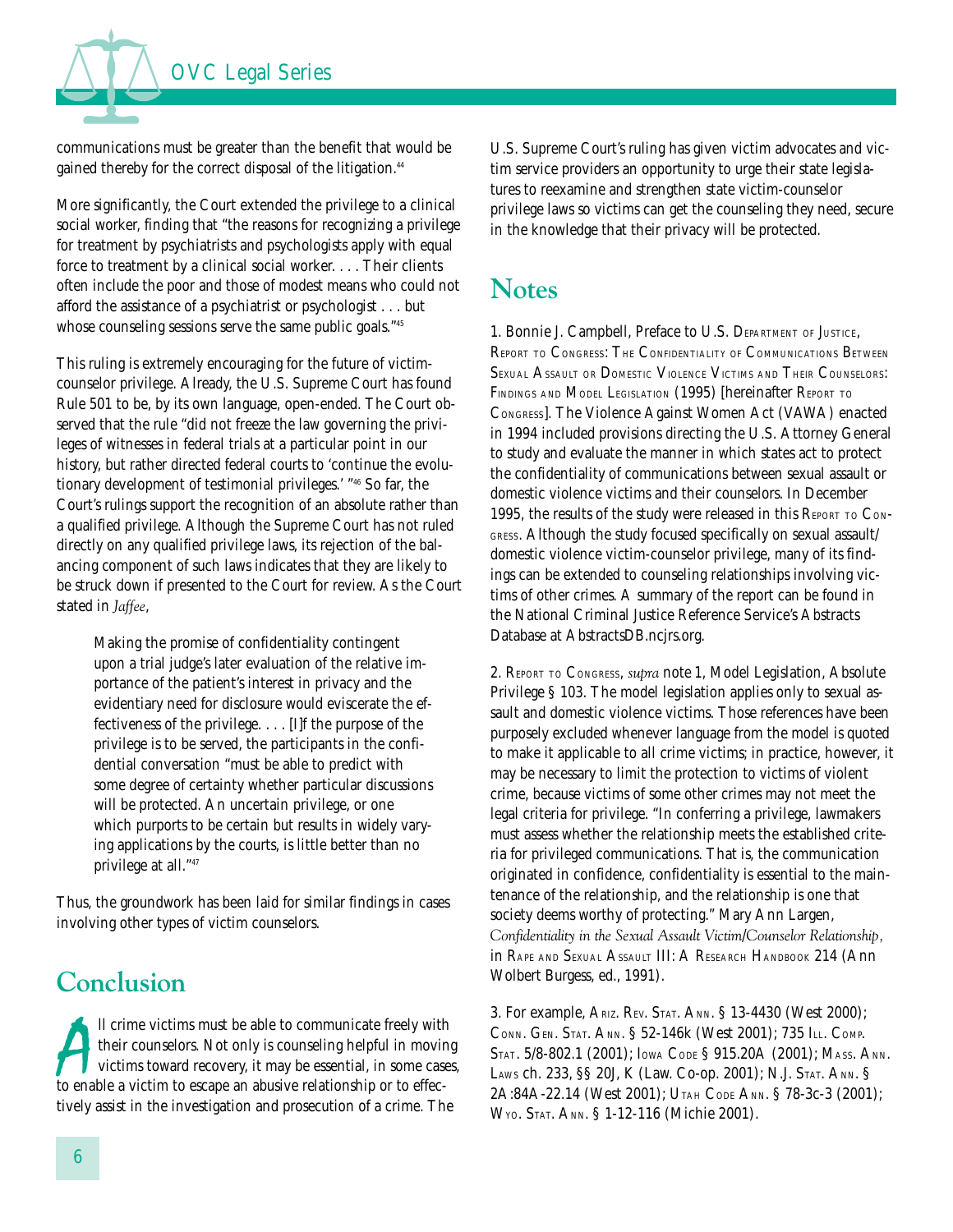4. REPORT TO CONGRESS, *supra* note 1, Model Legislation § 102(A). The terms "victim," "victim counseling center," and "victim counselor" are also defined.

5. *Commonwealth* v. *Wilson,* 602 A.2d 1290, 1295 (Pa. 1992).

6. Martha F. Davis and Susan J. Kraham, *Protecting Women's Welfare in the Face of Violence,* 22 FORDHAM URB. L.J. 1141, 1150–51 (1995), citing Michael J. Strube and Linda S. Barbour, *The Decision to Leave an Abusive Relationship: Economic Dependence and Psychological Commitment,* 45 J. OF MARRIAGE AND THE FAM. 785, 786 (1983).

7. *Jaffee* v. *Redmond,* 518 U.S. 1, 17 (1996) (citing the Ct. App., 51 F.3d, at 1358, n.19).

8. For example, ALA. CODE §§ 15-23-40–45 (2001); CAL. EVID. CODE §§ 1035-1036.2, 1037-1037.7 (Deering 2001); FLA. STAT. chs. 90.5035, .5036 (2000); IND. CODE ANN. §§ 35-37-6-1–11 (Michie 2000); ME. REV. STAT. ANN. tit. 16, §§ 53-A, -B (West 2000); MONT. CODE ANN. § 26-1-812 (2000); N.M. STAT. ANN. §§ 31-25-1–6 (Michie 2001); 23 PA. CONS. STAT. § 6102 (2001), 42 PA. CONS. STAT. § 5945.1 (2001); VT. STAT. ANN. tit. 12, § 1614 (2001).

9. For example, ARIZ. REV. STAT. § 13-4430 (2000); IOWA CODE § 915.20A (2001); N.J. STAT. ANN. §§ 2A:84A-22.13–.16 (West 2001).

10. The number of training hours required varies, ranging from 15 hours in Colorado to 40 hours in most of the states with counselor privilege laws on the books, including Alaska, California, Illinois, Kentucky, Minnesota, New Jersey, New Mexico, Pennsylvania, and Wyoming.

About This Series

OVC Legal Series bulletins are designed to inform victim advocates and victim service providers about various legal issues relating to crime victims.The series is not meant to provide an exhaustive legal analysis of the topics presented; rather, it provides a digest of issues for professionals who work with victims of crime.

Each bulletin summarizes—

- **Existing legislation.**
- Important court decisions in cases where courts have addressed the issues.
- Current trends or "hot topics" relating to each legal issue.

11. REPORT TO CONGRESS, *supra* note 1. The DOJ's study that included most of the privilege laws currently in effect identified three degrees of privilege—absolute, semiabsolute, and qualified.

12. FLA. STAT. chs. 90.5035, .5036 (2000); 23 PA. CONS. STAT. § 6116 (2001).

13. ALASKA STAT. §§ 09.25.400, 12.45.049, 18.66.200–.250 (Michie 2001); HAW. R. EVID. 505.5; N.J. STAT. ANN. §§ 2A:84A-22.13–.16 (West 2001), N.J. R. EVID. 617.

14. ARIZ. REV. STAT. § 13-4430 (2000); CAL. EVID. CODE §§ 1035–1036.2, 1037–1037.7 (Deering 2001); N.H. REV. STAT. ANN. §§ 173-C:1-:10 (2000).

15. *In re Pittsburgh Action Against Rape*, 428 A.2d 126 (Pa. 1981).

16. *Id.* at 127.

17. *Id.* at 150.

18. 42 PA. CONS. STAT. § 5945.1 (2001).

19. See *Wilson,* 602 A.2d at 1294, n.6.

20. *People* v. *District Court of Denver,* 719 P.2d 722 (Pa. 1986); *People* v. *Foggy,* 521 N.E.2d 86 (Ill. 1988).

21. *In re Robert H.,* 509 A.2d 475 (Conn. 1986); *Commonwealth* v. *Bishop,* 617 N.E.2d 990 (Mass. 1993).

22. See *Bishop,* 617 N.E.2d at 997–98.

23. *Commonwealth* v. *Fuller,* 667 N.E.2d 847 (Mass. Sup. Ct. 1996).

24. *Commonwealth* v. *Tripolone,* 681 N.E.2d 1216 (Mass. Sup. Ct. 1997).

25. Two cases are currently pending: *Commonwealth* v. *Neumeyer,* 718 N.E.2d 869 (Mass. Ct. App. 1999), and *Commonwealth* v. *Sheehan,* 722 N.E.2d 25 (Mass. Ct. App. 2000).

26. For example, *People* v. *Stanaway,* 521 N.W.2d 557 (Mich. 1994), *cert. denied sub nom. Michigan* v. *Caruso,* 115 S. Ct. 923 (1995).

27. See *Stanaway,* 521 N.W.2d at 574.

28. See *Jaffee,* 518 U.S. at 2.

29. *People* v. *Foggy,* 521 N.E.2d 86 (Ill. 1988), *cert. denied,* 486 U.S. 1046 (1988).